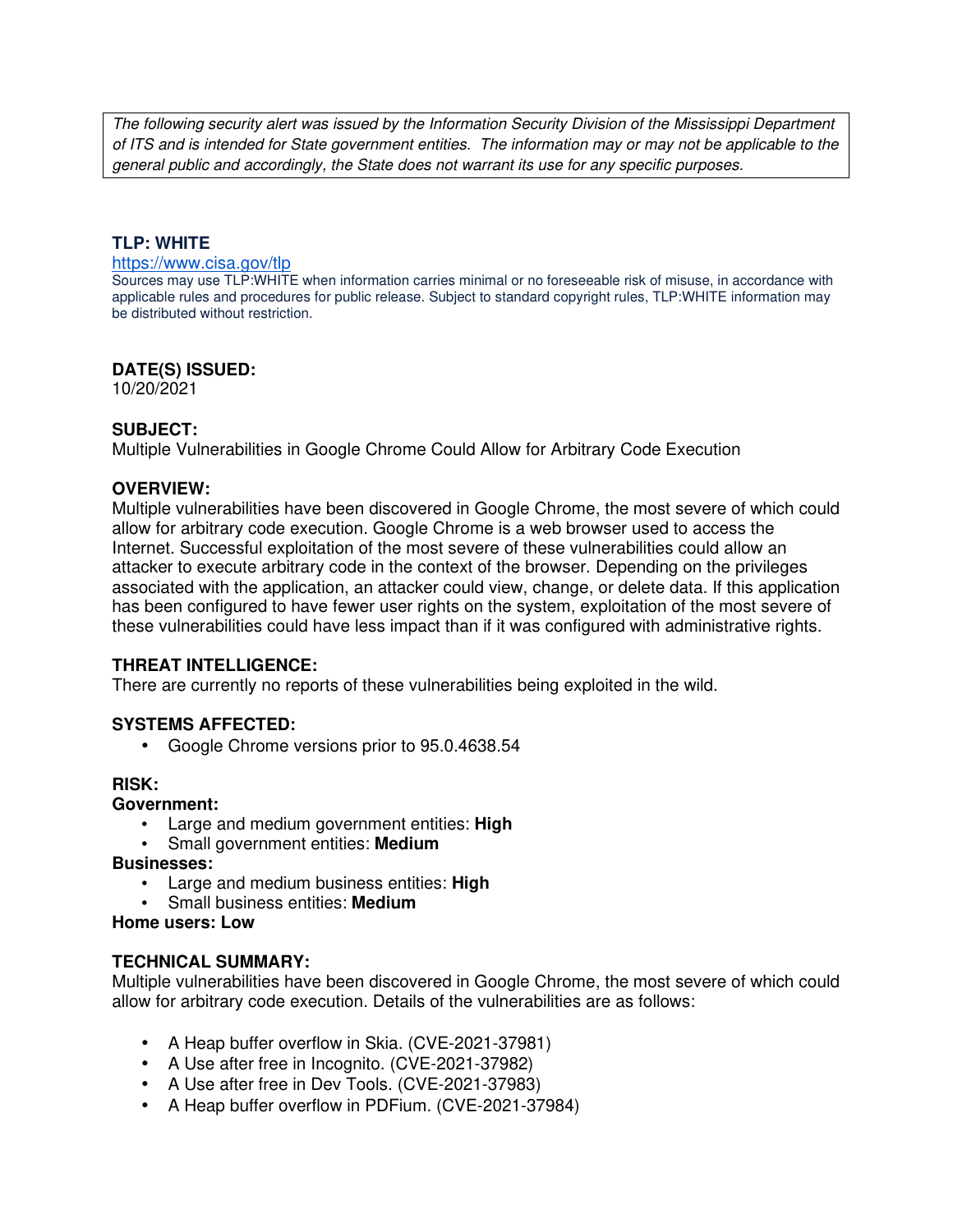- A Use after free in V8. (CVE-2021-37985)
- A Heap buffer overflow in Settings. (CVE-2021-37986)
- A Use after free in Network APIs. (CVE-2021-37987)
- A Use after free in Profiles. (CVE-2021-37988)
- An Inappropriate implementation in Blink. (CVE-2021-37989)
- An Inappropriate implementation in WebView. (CVE-2021-37990)
- A Race in V8. (CVE-2021-37991)
- An Out of bounds read in WebAudio. (CVE-2021-37992)
- A Use after free in PDF Accessibility. (CVE-2021-37993)
- An Inappropriate implementation in iFrame Sandbox. (CVE-2021-37994)
- An Inappropriate implementation in WebApp Installer. (CVE-2021-37995)
- An Insufficient validation of untrusted input in Downloads. (CVE-2021-37996)

Successful exploitation of the most severe of these vulnerabilities could allow an attacker to execute arbitrary code in the context of the browser. Depending on the privileges associated with the application, an attacker could view, change, or delete data. If this application has been configured to have fewer user rights on the system, exploitation of the most severe of these vulnerabilities could have less impact than if it was configured with administrative rights.

# **RECOMMENDATIONS:**

The following actions should be taken:

- Apply the stable channel update provided by Google to vulnerable systems immediately after appropriate testing.
- Run all software as a non-privileged user (one without administrative privileges) to diminish the effects of a successful attack.
- Remind users not to visit un-trusted websites or follow links provided by unknown or untrusted sources.
- Inform and educate users regarding the threats posed by hypertext links contained in emails or attachments especially from un-trusted sources.
- Apply the Principle of Least Privilege to all systems and services.

# **REFERENCES:**

#### **Google:**

https://chromereleases.googleblog.com/2021/10/stable-channel-update-for-desktop\_19.html

# **CVE:**

https://cve.mitre.org/cgi-bin/cvename.cgi?name=CVE-2021-37981 https://cve.mitre.org/cgi-bin/cvename.cgi?name=CVE-2021-37982 https://cve.mitre.org/cgi-bin/cvename.cgi?name=CVE-2021-37983 https://cve.mitre.org/cgi-bin/cvename.cgi?name=CVE-2021-37984 https://cve.mitre.org/cgi-bin/cvename.cgi?name=CVE-2021-37985 https://cve.mitre.org/cgi-bin/cvename.cgi?name=CVE-2021-37986 https://cve.mitre.org/cgi-bin/cvename.cgi?name=CVE-2021-37987 https://cve.mitre.org/cgi-bin/cvename.cgi?name=CVE-2021-37988 https://cve.mitre.org/cgi-bin/cvename.cgi?name=CVE-2021-37989 https://cve.mitre.org/cgi-bin/cvename.cgi?name=CVE-2021-37990 https://cve.mitre.org/cgi-bin/cvename.cgi?name=CVE-2021-37991 https://cve.mitre.org/cgi-bin/cvename.cgi?name=CVE-2021-37992 https://cve.mitre.org/cgi-bin/cvename.cgi?name=CVE-2021-37993 https://cve.mitre.org/cgi-bin/cvename.cgi?name=CVE-2021-37994